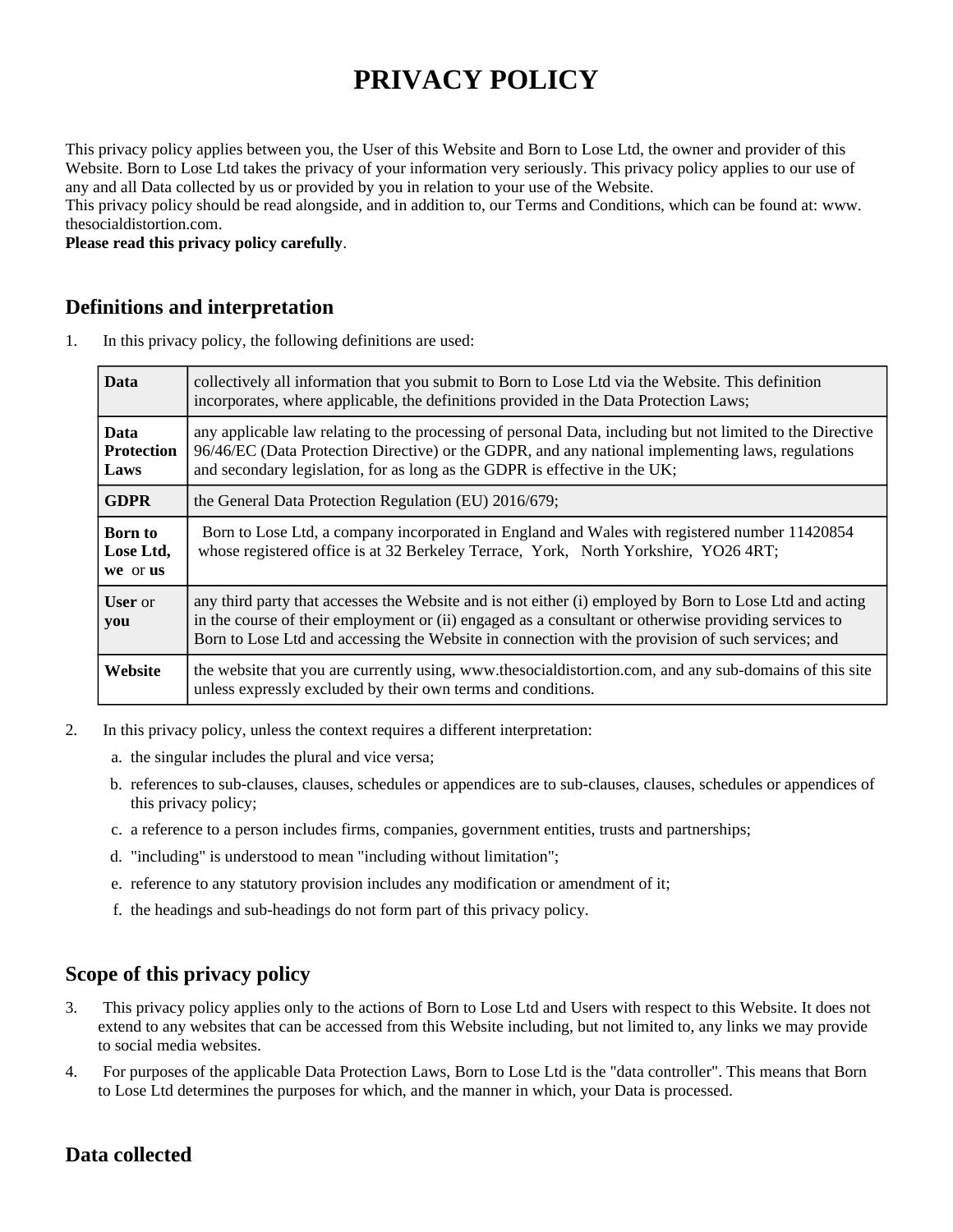- 5. We may collect the following Data, which includes personal Data, from you:
	- a. name;
	- b. date of birth;
	- c. contact Information such as email addresses and telephone numbers;

in each case, in accordance with this privacy policy.

#### **How we collect Data**

- 6. We collect Data in the following ways:
	- a. data is given to us by you ; and
	- b. data is collected automatically.

#### **Data that is given to us by you**

- 7. Born to Lose Ltd will collect your Data in a number of ways, for example:
	- a. when you contact us through the Website, by telephone, post, e-mail or through any other means;
	- b. when you register with us and set up an account to receive our products/services;
	- c. when you make payments to us, through this Website or otherwise;
	- d. when you elect to receive marketing communications from us;
	- e. when you use our services;

in each case, in accordance with this privacy policy.

## **Data that is collected automatically**

- 8. To the extent that you access the Website, we will collect your Data automatically, for example:
	- a. we automatically collect some information about your visit to the Website. This information helps us to make improvements to Website content and navigation, and includes your IP address, the date, times and frequency with which you access the Website and the way you use and interact with its content.

# **Our use of Data**

- 9. Any or all of the above Data may be required by us from time to time in order to provide you with the best possible service and experience when using our Website. Specifically, Data may be used by us for the following reasons:
	- a. internal record keeping;
	- b. transmission by email of marketing materials that may be of interest to you;

in each case, in accordance with this privacy policy.

- 10. We may use your Data for the above purposes if we deem it necessary to do so for our legitimate interests. If you are not satisfied with this, you have the right to object in certain circumstances (see the section headed "Your rights" below).
- 11. For the delivery of direct marketing to you via e-mail, we'll need your consent, whether via an opt-in or soft-opt-in:
	- a. soft opt-in consent is a specific type of consent which applies when you have previously engaged with us (for example, you contact us to ask us for more details about a particular product/service, and we are marketing similar products/services). Under "soft opt-in" consent, we will take your consent as given unless you opt-out.
	- b. for other types of e-marketing, we are required to obtain your explicit consent; that is, you need to take positive and affirmative action when consenting by, for example, checking a tick box that we'll provide.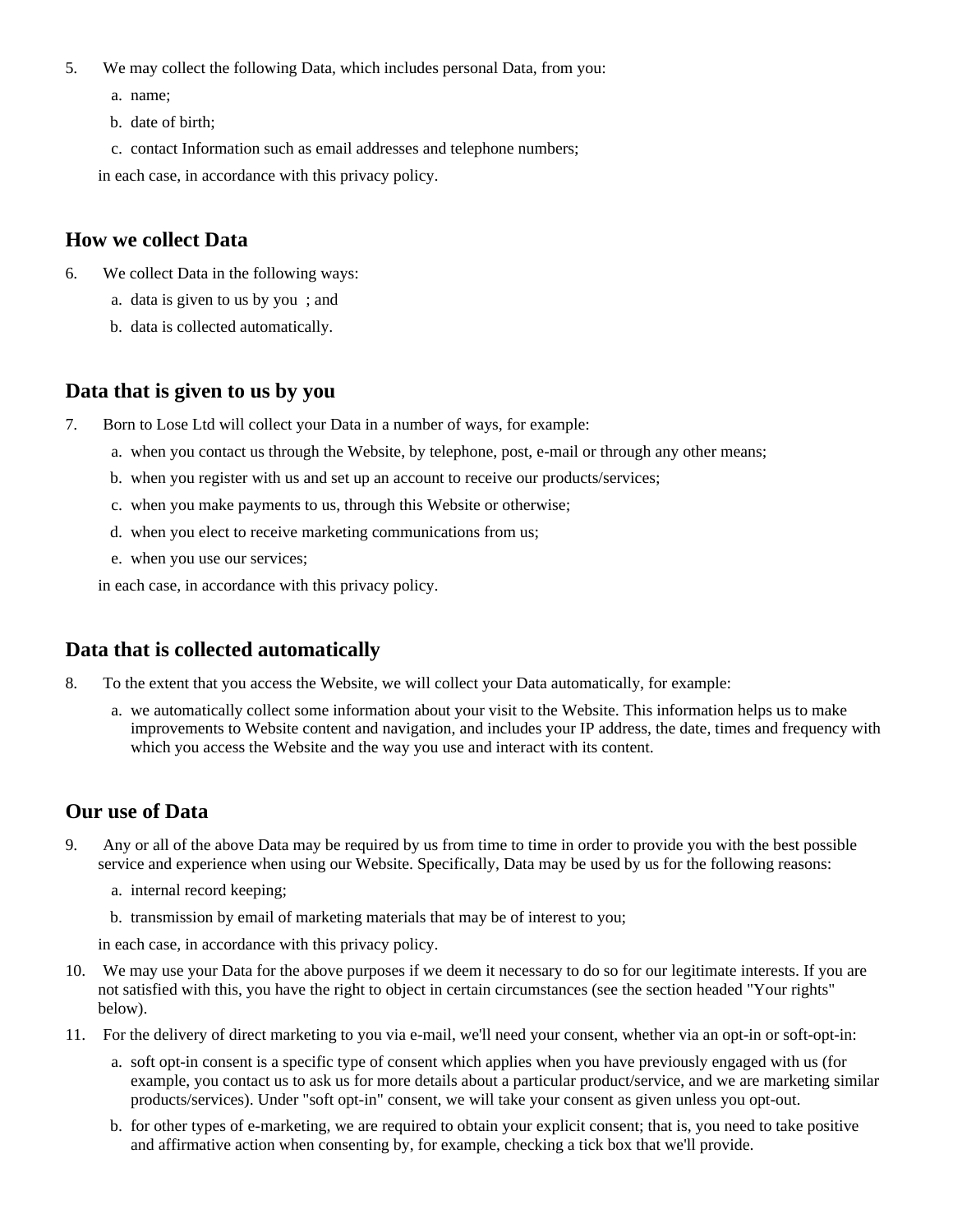- c. if you are not satisfied about our approach to marketing, you have the right to withdraw consent at any time. To find out how to withdraw your consent, see the section headed "Your rights" below.
- 12. When you register with us and set up an account to receive our services, the legal basis for this processing is the performance of a contract between you and us and/or taking steps, at your request, to enter into such a contract.

#### **Keeping Data secure**

- 13. We will use technical and organisational measures to safeguard your Data, for example:
	- a. access to your account is controlled by a password and a user name that is unique to you.
	- b. we store your Data on secure servers.
- 14. We are certified to ISO 27001. This family of standards helps us manage your Data and keep it secure.
- 15. Technical and organisational measures include measures to deal with any suspected data breach. If you suspect any misuse or loss or unauthorised access to your Data, please let us know immediately by contacting us via this e-mail address: info@thesocialdistortion.com.
- 16. If you want detailed information from Get Safe Online on how to protect your information and your computers and devices against fraud, identity theft, viruses and many other online problems, please visit www.getsafeonline.org. Get Safe Online is supported by HM Government and leading businesses.

# **Data retention**

- 17. Unless a longer retention period is required or permitted by law, we will only hold your Data on our systems for the period necessary to fulfil the purposes outlined in this privacy policy or until you request that the Data be deleted.
- 18. Even if we delete your Data, it may persist on backup or archival media for legal, tax or regulatory purposes.

# **Your rights**

- 19. You have the following rights in relation to your Data:
	- a. **Right to access** the right to request (i) copies of the information we hold about you at any time, or (ii) that we modify, update or delete such information. If we provide you with access to the information we hold about you, we will not charge you for this, unless your request is "manifestly unfounded or excessive." Where we are legally permitted to do so, we may refuse your request. If we refuse your request, we will tell you the reasons why.
	- b. **Right to correct** the right to have your Data rectified if it is inaccurate or incomplete.
	- c. **Right to erase** the right to request that we delete or remove your Data from our systems.
	- d. **Right to restrict our use of your Data** the right to "block" us from using your Data or limit the way in which we can use it.
	- e. **Right to data portability** the right to request that we move, copy or transfer your Data.
	- f. **Right to object** the right to object to our use of your Data including where we use it for our legitimate interests.
- 20. To make enquiries, exercise any of your rights set out above, or withdraw your consent to the processing of your Data (where consent is our legal basis for processing your Data), please contact us via this e-mail address: info@thesocialdistortion.com.
- 21. If you are not satisfied with the way a complaint you make in relation to your Data is handled by us, you may be able to refer your complaint to the relevant data protection authority. For the UK, this is the Information Commissioner's Office (ICO). The ICO's contact details can be found on their website at https://ico.org.uk/.
- 22. It is important that the Data we hold about you is accurate and current. Please keep us informed if your Data changes during the period for which we hold it.

## **Links to other websites**